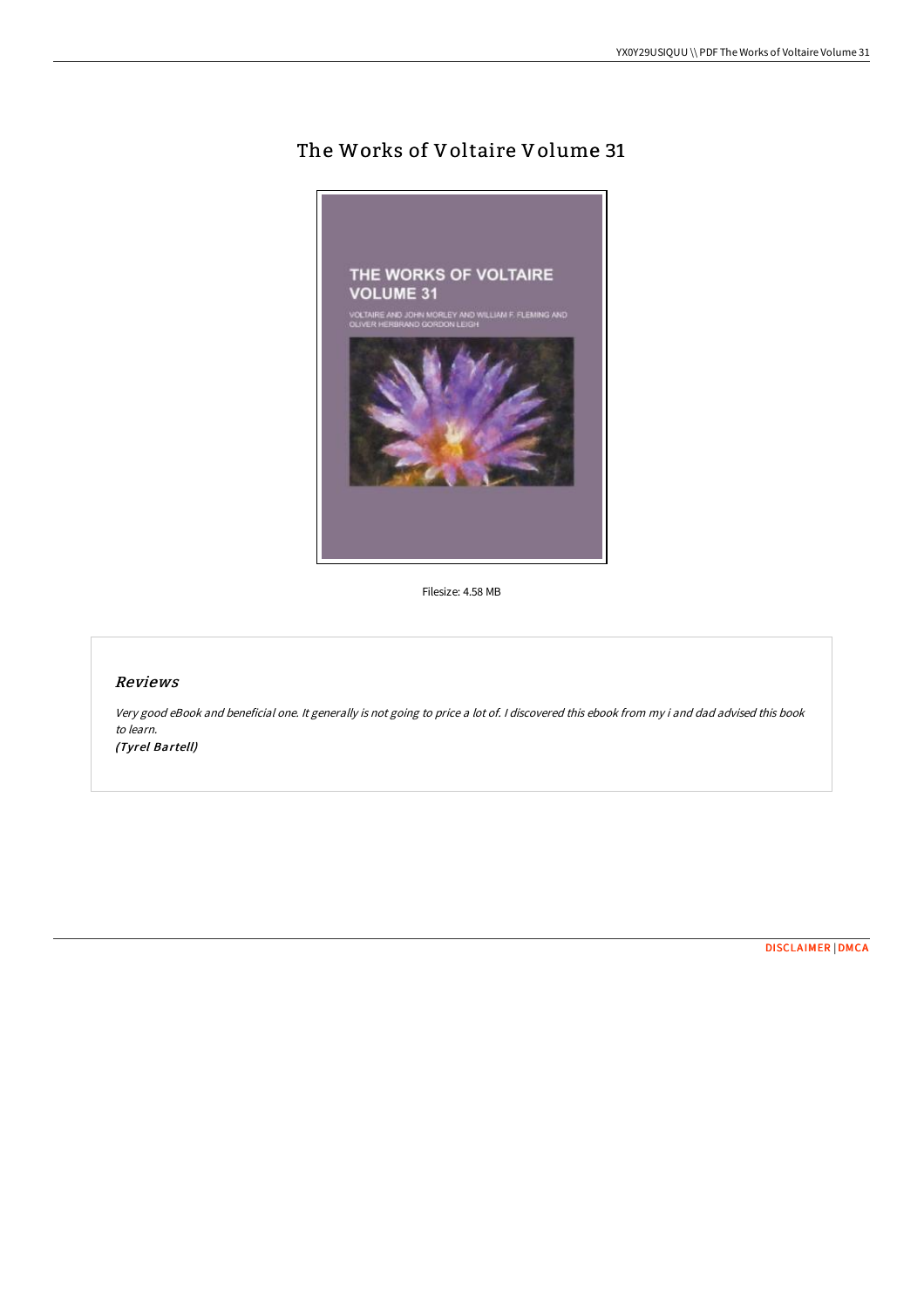### THE WORKS OF VOLTAIRE VOLUME 31



To read The Works of Voltaire Volume 31 eBook, remember to follow the button listed below and download the ebook or get access to additional information which might be in conjuction with THE WORKS OF VOLTAIRE VOLUME 31 ebook.

RareBooksClub. Paperback. Book Condition: New. This item is printed on demand. Paperback. 52 pages. Original publisher: Kennedy Space Center, Fl. : National Aeronautics and Space Administration, Kennedy Space Center ; Springfield, Va. : For sale by the National Technical Information Service , 1990 OCLC Number: (OCoLC)25052969 Subject: Protective clothing. Excerpt: . . . ( 02 ) and carbon dioxide ( C02 ) concentrations in the helmet region were analyzed with a Beckman Metabolic Measurement Carted throughout the test. Because every backpack fill yield a slightly different liquid air 02 concentration, a baseline concentration ( minute 38 ) was selected and all values were recorded as the delta 02 concentration ( i. e. , minute 38 02Helmet concentration-U2 concentration at a specific minute ). C02 was recorded as the actual concentration. Also, rectal temperature ( Trec ), four skin temperatures (forehead, upper arm, left chest, and right thigh), and interior suit temperature (helmet and chest regions) were recorded with YSI series 700Meanurs ) thermistors connected to a Digitec Model 2000 Datalogger. f skin temperature ( Tsk ) was calculated as the average o the fo skin thermistor sites. Body temperature (Tb) was calculated as Tb (0.65 x Tre c) (0.35 x Tsk) (4) and suit temperature s (T was the average of the readings at the helmet and chest site ( thermistors located to avoid contact with the subject and theh inner suit surface ). Finally, suit pressure was recorded wit a National Semiconductor integrated pressure chip connected to a buffer amplifier. The output was recorded on a strip chart and on magnetic tape. Description of the Propellant Handlers Ensemble: The PHE is a completely enclosed whole body suit made of chlorobutyl coated Nomex material. This...

B Read The Works of [Voltaire](http://bookera.tech/the-works-of-voltaire-volume-31.html) Volume 31 Online  $\mathbb{R}$ 

[Download](http://bookera.tech/the-works-of-voltaire-volume-31.html) PDF The Works of Voltaire Volume 31